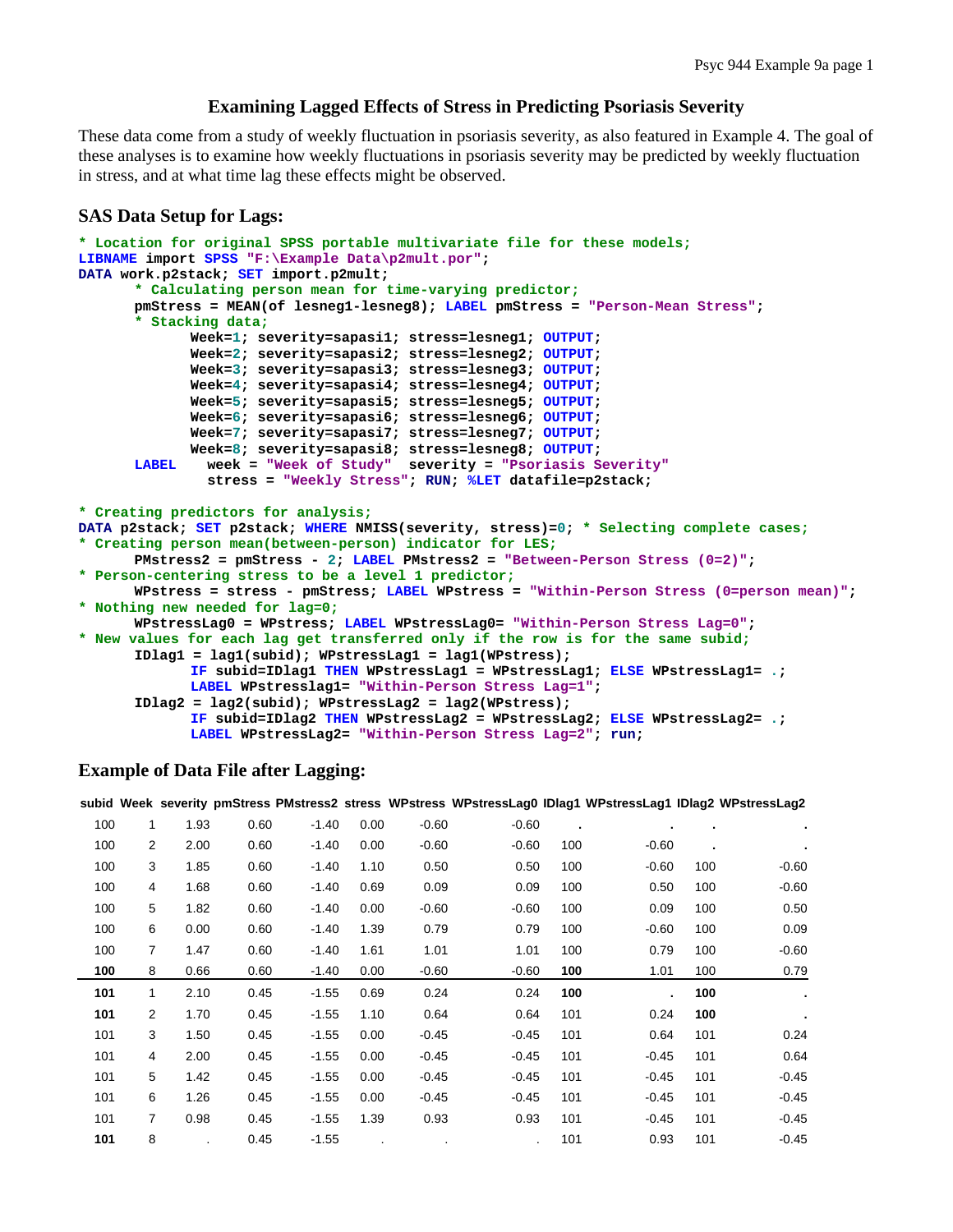### **1a) Empty Means, Random Intercept Model for Severity (DV)**

| 'Empty Means, Random Intercept Model for Severity Outcome';<br>TITLE<br>PROC MIXED DATA=&datafile. COVTEST NOCLPRINT NAMELEN=100 METHOD=REML;<br>CLASS subid week;<br>MODEL severity = / SOLUTION DDFM=Satterthwaite;<br>Level 1: Severity <sub>ti</sub> = $\beta_{0i}$ + $e_i$<br>RANDOM INTERCEPT / VCORR TYPE=UN SUBJECT=subid;<br>$\beta_{0i} = \gamma_{00} + U_{0i}$<br>Level 2:<br>REPEATED week / TYPE=VC SUBJECT=subid; RUN; |                                                                                                                                                   |                                               |          |       |         |                                                      |  |  |  |  |  |  |
|--------------------------------------------------------------------------------------------------------------------------------------------------------------------------------------------------------------------------------------------------------------------------------------------------------------------------------------------------------------------------------------------------------------------------------------|---------------------------------------------------------------------------------------------------------------------------------------------------|-----------------------------------------------|----------|-------|---------|------------------------------------------------------|--|--|--|--|--|--|
|                                                                                                                                                                                                                                                                                                                                                                                                                                      |                                                                                                                                                   | Covariance Parameter Estimates                |          |       |         |                                                      |  |  |  |  |  |  |
|                                                                                                                                                                                                                                                                                                                                                                                                                                      |                                                                                                                                                   |                                               | Standard | 7     |         | <b>ICC</b> for Severity:                             |  |  |  |  |  |  |
| Cov Parm                                                                                                                                                                                                                                                                                                                                                                                                                             | Subject                                                                                                                                           | Estimate                                      | Error    | Value | Pr Z    | $.6667 / (.6667 + .1318) = .83$                      |  |  |  |  |  |  |
| UN(1,1)                                                                                                                                                                                                                                                                                                                                                                                                                              | SUBID                                                                                                                                             | 0.6667                                        | 0.08782  | 7.59  | < 0.001 |                                                      |  |  |  |  |  |  |
| week                                                                                                                                                                                                                                                                                                                                                                                                                                 | SUBID                                                                                                                                             | 0.1318                                        | 0.006780 | 19.44 | < 0.001 | Houston, we may have a problem                       |  |  |  |  |  |  |
| 1b) Empty Model for Stress (Time-Varying Predictor)                                                                                                                                                                                                                                                                                                                                                                                  |                                                                                                                                                   |                                               |          |       |         |                                                      |  |  |  |  |  |  |
| TITLE 'Empty Means, Random Intercept Model for Stress TV Predictor';<br>PROC MIXED DATA=&datafile. COVTEST NOCLPRINT NAMELEN=100 METHOD=REML;                                                                                                                                                                                                                                                                                        |                                                                                                                                                   |                                               |          |       |         |                                                      |  |  |  |  |  |  |
|                                                                                                                                                                                                                                                                                                                                                                                                                                      | CLASS subid week;                                                                                                                                 |                                               |          |       |         |                                                      |  |  |  |  |  |  |
|                                                                                                                                                                                                                                                                                                                                                                                                                                      |                                                                                                                                                   | MODEL stress = / SOLUTION DDFM=Satterthwaite; |          |       |         | Level 1: Stress <sub>ti</sub> = $\beta_{0i}$ + $e_i$ |  |  |  |  |  |  |
|                                                                                                                                                                                                                                                                                                                                                                                                                                      | RANDOM INTERCEPT / VCORR TYPE=UN SUBJECT=subid;<br>$\beta_{0i} = \gamma_{00} + U_{0i}$<br>Level 2:<br>REPEATED week / TYPE=VC SUBJECT=subid; RUN; |                                               |          |       |         |                                                      |  |  |  |  |  |  |
|                                                                                                                                                                                                                                                                                                                                                                                                                                      |                                                                                                                                                   |                                               |          |       |         |                                                      |  |  |  |  |  |  |
|                                                                                                                                                                                                                                                                                                                                                                                                                                      |                                                                                                                                                   | Covariance Parameter Estimates                |          |       |         |                                                      |  |  |  |  |  |  |
|                                                                                                                                                                                                                                                                                                                                                                                                                                      | Z<br>Standard                                                                                                                                     |                                               |          |       |         |                                                      |  |  |  |  |  |  |

|          |         |          | Standard |       |          |                                  |
|----------|---------|----------|----------|-------|----------|----------------------------------|
| Cov Parm | Subject | Estimate | Error    | Value | Pr Z     | <b>ICC</b> for Stress:           |
| UN(1,1)  | SUBID   | 0.3562   | 0.05102  | 6.98  | < 0.0001 | $.3562 / (.3562 + .2519) = .56$  |
| week     | SUBID   | 0.2519   | 0.01298  | 19,41 | < 0.0001 | At least stress is time-varying! |
|          |         |          |          |       |          |                                  |

Our best-fitting unconditional model for time (as found in Example 4) included a random intercept variance in the **G** matrix and a lag-3 correlation with heterogeneous residual variances in the **R** matrix. We now add fixed effects of predictors to that model.

#### **2) Predicting Severity from Between-Person Effect of Stress**

Level 2:  $\beta_{0i} = \gamma_{00} + \gamma_{01} (Stress_i - 2) + U_{0i}$ Level 1: Severity<sub>ti</sub> =  $\beta_{0i}$  +  $e_{ti}$ 

```
TITLE "SAS: BP Effect of Stress"; 
PROC MIXED DATA=&datafile. COVTEST NOCLPRINT NAMELEN=100 METHOD=REML; 
      CLASS subid week; 
      MODEL severity = PMstress2 / SOLUTION DDFM=Satterthwaite; 
     RANDOM INTERCEPT / TYPE=UN SUBJECT=subid; 
      REPEATED week / TYPE=TOEPH(4) SUBJECT=subid; RUN; 
          Dimensions 
Subjects 124 
Max Obs Per Subject 8
        Number of Observations 
Number of Observations Read 880
Number of Observations Used 680
Number of Observations Not Used 0
                Solution for Fixed Effects 
                    Standard 
Effect Estimate Error DF t Value Pr > |t| 
Intercept 1.9464 0.1272 123 15.31 <.0001 
PMstress2 0.4572 0.1097 123 4.17 <.0001 
                                                    Interpret each fixed effect:
```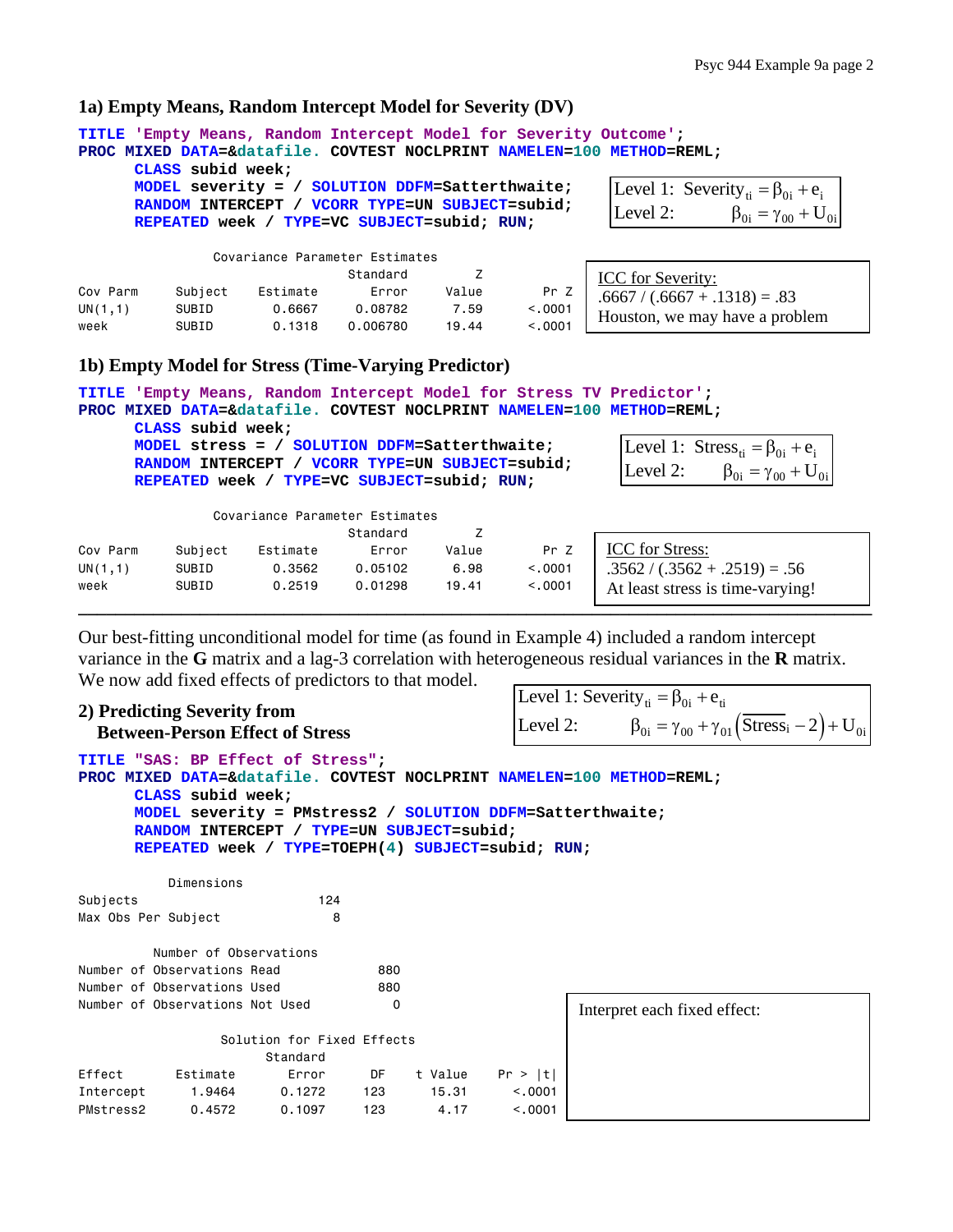**3a) Predicting Severity from Between- and Within-Person (Simultaneous) Effects of Stress** 

| Level 1: Severity <sub>ti</sub> = $\beta_{0i}$ + $\beta_{1i}$ (Lag0Stress <sub>ti</sub> - Stress <sub>i</sub> ) + $e_{ti}$                                                                                                                                                                                               |                        |                                        |     |                                       |         |                                                |  |  |  |  |  |
|--------------------------------------------------------------------------------------------------------------------------------------------------------------------------------------------------------------------------------------------------------------------------------------------------------------------------|------------------------|----------------------------------------|-----|---------------------------------------|---------|------------------------------------------------|--|--|--|--|--|
| Level 2: Intercept: $\beta_{0i} = \gamma_{00} + \gamma_{01} (\overline{\text{Stress}}_i - 2) + U_{0i}$                                                                                                                                                                                                                   |                        |                                        |     |                                       |         |                                                |  |  |  |  |  |
| Lag-0 WP Stress: $\beta_{1i} = \gamma_{10}$                                                                                                                                                                                                                                                                              |                        |                                        |     |                                       |         |                                                |  |  |  |  |  |
| TITLE "Add WP Effect of Stress at 0-Week Laq";<br>PROC MIXED DATA=&datafile. COVTEST NOCLPRINT NAMELEN=100 METHOD=REML;<br>CLASS subid week;<br>MODEL severity = PMstress2 WPstressLag0 / SOLUTION DDFM=Satterthwaite;<br>RANDOM INTERCEPT / TYPE=UN SUBJECT=subid;<br>REPEATED week / TYPE=TOEPH(4) SUBJECT=subid; RUN; |                        |                                        |     |                                       |         |                                                |  |  |  |  |  |
|                                                                                                                                                                                                                                                                                                                          | Dimensions             |                                        |     |                                       |         |                                                |  |  |  |  |  |
| Subjects<br>Max Obs Per Subject                                                                                                                                                                                                                                                                                          |                        | 124<br>8                               |     |                                       |         | Note: 8 observations per person are used here. |  |  |  |  |  |
|                                                                                                                                                                                                                                                                                                                          | Number of Observations |                                        |     |                                       |         |                                                |  |  |  |  |  |
| Number of Observations Used                                                                                                                                                                                                                                                                                              |                        |                                        | 880 |                                       |         |                                                |  |  |  |  |  |
| Number of Observations Not Used                                                                                                                                                                                                                                                                                          |                        |                                        | 0   |                                       |         |                                                |  |  |  |  |  |
|                                                                                                                                                                                                                                                                                                                          |                        | Solution for Fixed Effects<br>Standard |     | Interpret the effect of WPstressLag0: |         |                                                |  |  |  |  |  |
| Effect                                                                                                                                                                                                                                                                                                                   | Estimate               | Error                                  | DF  | t Value                               | Pr >  t |                                                |  |  |  |  |  |
| Intercept                                                                                                                                                                                                                                                                                                                | 1,9463                 | 0.1272                                 | 123 | 15.30                                 | < 0.001 |                                                |  |  |  |  |  |
| PMstress2                                                                                                                                                                                                                                                                                                                | 0.4572                 | 0.1097                                 | 123 | 4.17                                  | < 0.001 |                                                |  |  |  |  |  |
| WPstressLag0                                                                                                                                                                                                                                                                                                             | $-0.00720$             | 0.02348                                | 680 | $-0.31$                               | 0.7591  |                                                |  |  |  |  |  |

# **3b) Predicting Severity from Between- and Within-Person (+1-Week Lag) Effects of Stress**

**\_\_\_\_\_\_\_\_\_\_\_\_\_\_\_\_\_\_\_\_\_\_\_\_\_\_\_\_\_\_\_\_\_\_\_\_\_\_\_\_\_\_\_\_\_\_\_\_\_\_\_\_\_\_\_\_\_\_\_\_\_\_\_\_\_\_\_\_\_\_\_\_\_\_\_\_\_\_\_\_\_\_\_\_\_** 

| Level 1: Severity <sub>ti</sub> = $\beta_{0i}$ + $\beta_{1i}$ (Lag0Stress <sub>ti</sub> - $\overline{Stress}_i$ ) + $\beta_{2i}$ (Lag1Stress <sub>ti</sub> - $\overline{Stress}_i$ ) + $e_{ti}$ |
|-------------------------------------------------------------------------------------------------------------------------------------------------------------------------------------------------|
| [Level 2: Intercept: $\beta_{0i} = \gamma_{00} + \gamma_{01} (\overline{Stress}_i - 2) + U_{0i}$                                                                                                |
| Lag-0 WP Stress: $\beta_{1i} = \gamma_{10}$                                                                                                                                                     |
| Lag-1 WP Stress: $\beta_{2i} = \gamma_{20}$                                                                                                                                                     |

**TITLE "Add WP Effect of Stress at 1-Week Lag"; PROC MIXED DATA=&datafile. COVTEST NOCLPRINT NAMELEN=100 METHOD=REML; CLASS subid week; MODEL severity = PMstress2 WPstressLag0 WPstressLag1 / SOLUTION DDFM=Satterthwaite; RANDOM INTERCEPT / TYPE=UN SUBJECT=subid; REPEATED week / TYPE=TOEPH(4) SUBJECT=subid; RUN;** 

| Dimensions<br>Subjects<br>Max Obs Per Subject | 122                    |     | Note the change in number of observations used:<br>only 7 occasions per person in adding a 1-week lag<br>within-person predictor. Estimating models on |  |  |
|-----------------------------------------------|------------------------|-----|--------------------------------------------------------------------------------------------------------------------------------------------------------|--|--|
|                                               | Number of Observations |     | different samples means we cannot compare                                                                                                              |  |  |
| Number of Observations Used                   |                        | 756 | variance components (e.g., compute pseudo- $R^2$ ) or                                                                                                  |  |  |
| Number of Observations Not Used               |                        | 124 | do any kind of LRT for change in model fit.                                                                                                            |  |  |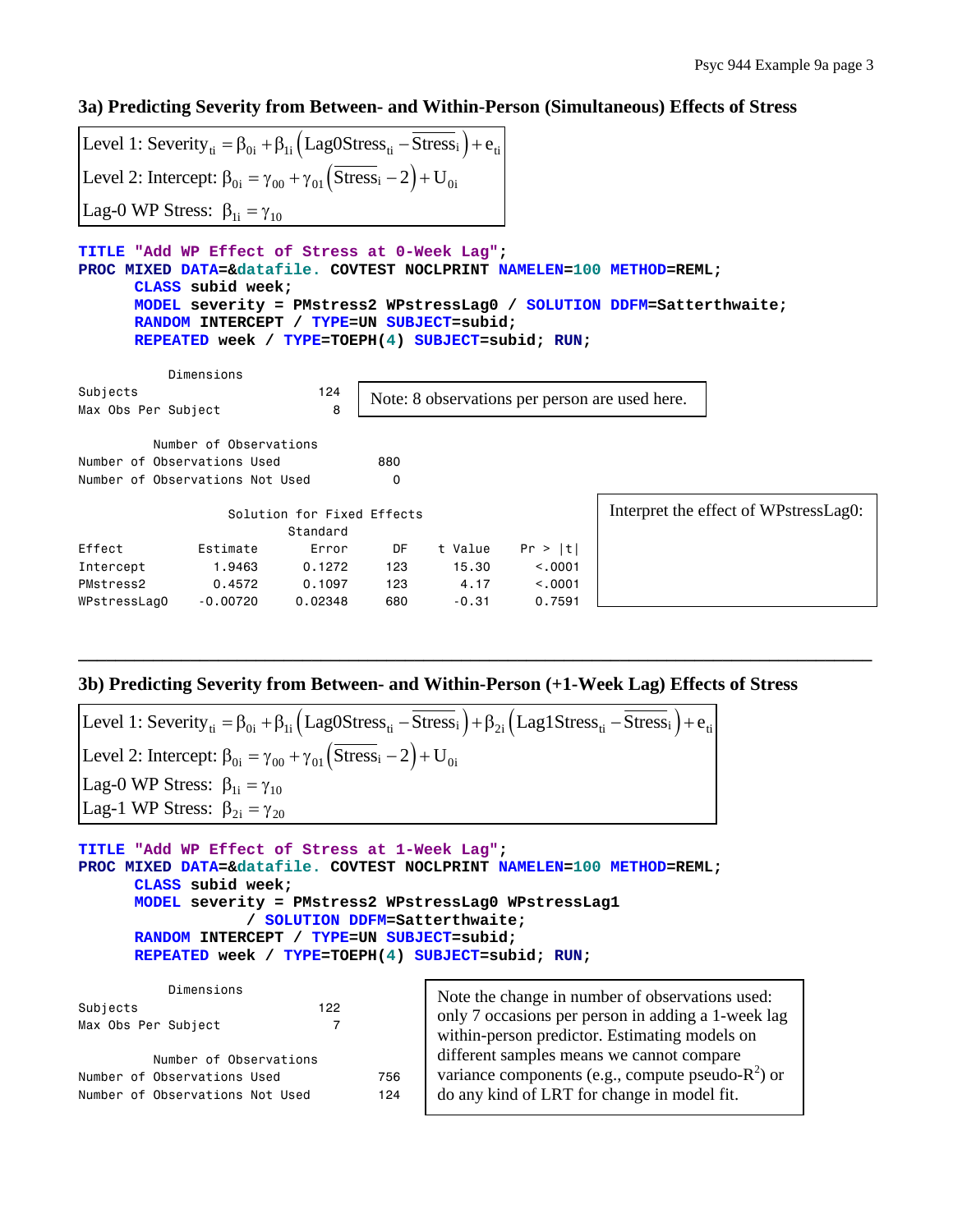|              | Solution for Fixed Effects | Interpret the effect of WPstressLag1: |     |         |          |  |
|--------------|----------------------------|---------------------------------------|-----|---------|----------|--|
| Effect       | Estimate                   | Error                                 | DF  | t Value | Pr >  t  |  |
| Intercept    | 9649 ، ا                   | 0.1307                                | 121 | 15.04   | < 0.0001 |  |
| PMstress2    | 0.4833                     | 0.1132                                | 121 | 4.27    | < 0.0001 |  |
| WPstressLagO | 0.01976                    | 0.02662                               | 557 | 0.74    | 0.4582   |  |
| WPstressLag1 | 0.05919                    | 0.02509                               | 545 | 2.36    | 0.0187   |  |

Calculated predicted values in excel worksheet to plot these effects:



# **3b) Predicting Severity from Between- and Within-Person (+2-Week Lag) Effects of Stress**

**\_\_\_\_\_\_\_\_\_\_\_\_\_\_\_\_\_\_\_\_\_\_\_\_\_\_\_\_\_\_\_\_\_\_\_\_\_\_\_\_\_\_\_\_\_\_\_\_\_\_\_\_\_\_\_\_\_\_\_\_\_\_\_\_\_\_\_\_\_\_\_\_\_\_\_\_\_\_\_\_\_\_\_** 

Level 1: Severity<sub>ti</sub> =  $\beta_{0i}$  +  $\beta_{1i}$  (Lag0Stress<sub>ti</sub> - Stress<sub>i</sub>) +  $\beta_{2i}$  (Lag1Stress<sub>ti</sub> - Stress<sub>i</sub>)  $+ \beta_{3i} (\text{Lag2Stress}_{ti} - \text{Stress}_{i}) + e_{ti}$ Level 2: Intercept:  $\beta_{0i} = \gamma_{00} + \gamma_{01} (Stress_i - 2) + U_{0i}$ Lag-0 WP Stress:  $\beta_{1i} = \gamma_{10}$ Lag-1 WP Stress:  $\beta_{2i} = \gamma_{20}$ Lag-2 WP Stress:  $\beta_{3i} = \gamma_{30}$ 

```
TITLE "Add WP Effect of Stress at 2-Week Lag"; 
PROC MIXED DATA=&datafile. COVTEST NOCLPRINT NAMELEN=100 METHOD=REML; 
      CLASS subid week; 
      MODEL severity = PMstress2 WPstressLag0 WPstressLag1 WPstressLag2 
                   / SOLUTION DDFM=Satterthwaite; 
      RANDOM INTERCEPT / TYPE=UN SUBJECT=subid; 
      REPEATED week / TYPE=TOEPH(4) SUBJECT=subid; RUN;
```